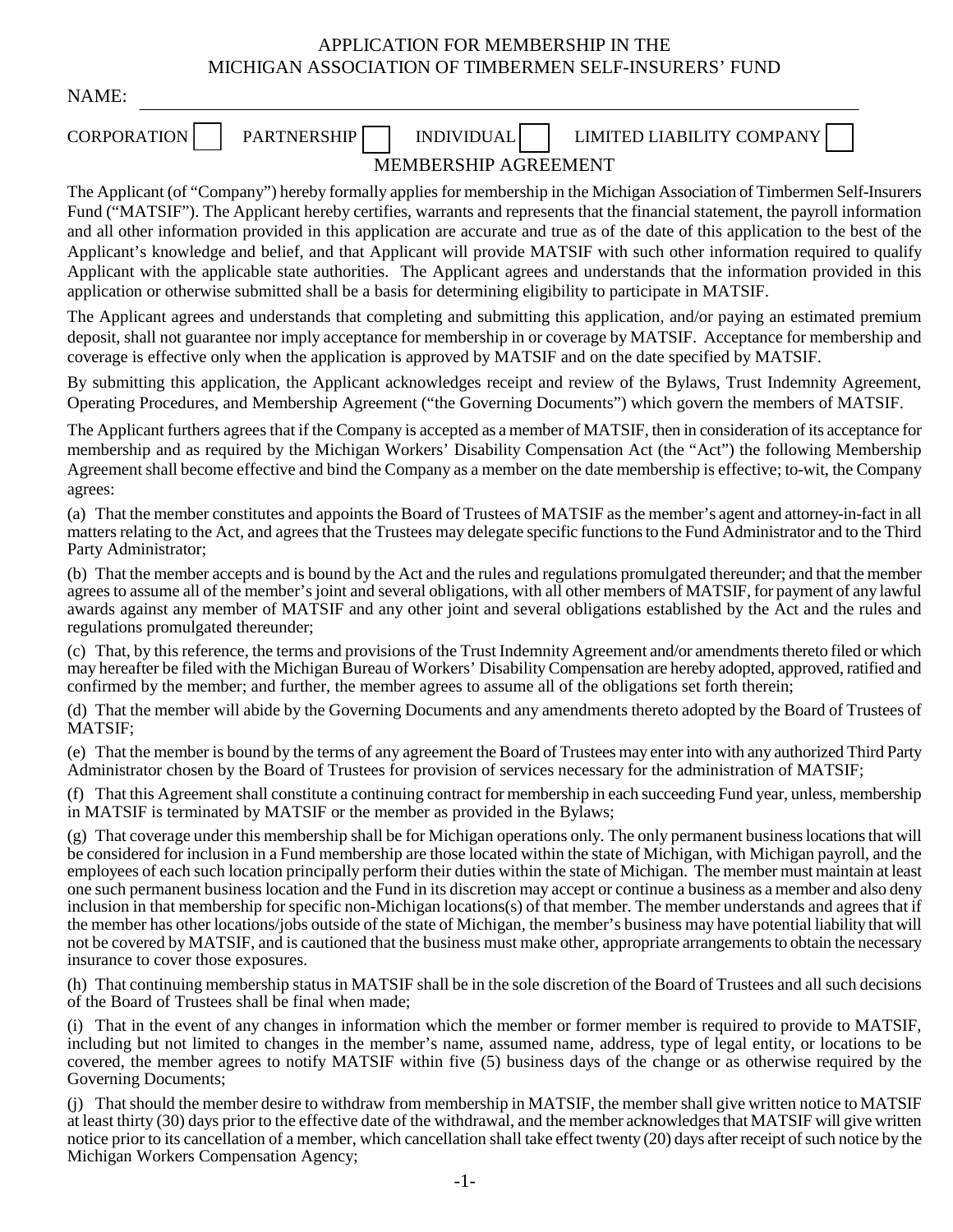(k) That any requirements of the Governing Documents, for responsibility of the Company after termination of membership, shall survive the termination of the balance of this Agreement;

(l) That the member shall comply with all Fund safety standards;

(m) That the member shall maintain such records and submit such reports and other documentation as may be required by the Governing Documents of MATSIF, including but not limited to payroll reports and periodic premium reports, on a timely basis;

(n) That the member shall cooperate with MATSIF's loss control representatives and other agents and employees of MATSIF, and with the payroll audit, loss control report, and claims reporting, investigation, defense and settlement processes;

(o) That the member shall make timely payment of premiums to MATSIF, which payment is due on the first of each month, payable on or before the 15th of each month for the previous month's actual payroll, and shall be accompanied by a periodic premium report;

(p) That in the event the member fails to pay any amount due MATSIF within thirty (30) days of the date the amount shall become due, the member also shall pay such penalties and/or fees as are established by the Board of Trustees in the Governing Documents of MATSIF, and shall pay all costs of collection of such amounts outstanding, including reasonable attorney's fees;

(q) That the member agrees that if any claims, suits, proceedings, or causes of action of any nature shall be asserted, commenced, filed, or maintained at any time against MATSIF, its trustees, officers, members, employees, and/or agents, arising out of or related in any manner to any acts or omissions of MATSIF, its trustees, officers, members, employees, and/or agents in determining and/or distributing refunds of surplus and/or investment income, made in reliance on any information provided to MATSIF by the member or its representative stated in the Affidavit of Authorization ("representative"), the member, and representative, shall hold harmless, indemnify and defend MATSIF, its trustees, officers, members, employees, and agents, from and against any and all costs, litigation expenses, judgments, settlements, sanctions, awards, and fees including actual attorney's fees. The obligations of this paragraph shall survive the termination of the balance of this Agreement and shall be binding on the Company and representative, and on the successors, heirs and assigns, currently existing or as may be formed in the future, of the Company and of the representative.

**(**r) That the member agrees to fully release, waive and discharge any and all claims, suits, proceedings, and causes of action of any nature that the member, its representative as stated in the Affidavit of Authorization ("representative"), and the successors, heirs and assigns of the member and of the representative, may have now or in the future, against MATSIF, its trustees, officers, members, employees, and/or agents, arising out of or related to any action or omission of MATSIF, its trustees, officers, members**,** employees, and/or agents in determining and/or distributing refunds of surplus and/or investment income, made in reliance on any information provided to MATSIF by the member or representative; nor will the member or representative commence or permit commencement by others of any claim, suit, proceeding, or cause of action based on claims released hereunder. The obligations of this paragraph shall survive the termination of the balance of this Agreement and shall be binding on the Company and representative, and on the successors, heirs and assigns, currently existing or as may be formed in the future, of the Company and of the representative.

(s) That the member shall notify MATSIF promptly of any unfavorable turn in its financial condition which might reasonably reduce its ability to fulfill its obligations under this Agreement and under the Act and that in case of insolvency, the member shall make its records available to MATSIF and as otherwise required by the Act.

(t) That the member agrees that in the event of the payment of any loss by MATSIF under this Agreement, MATSIF shall be subrogated to the extent of such payment to all the rights of the member against any person or other entity legally responsible for damages for said loss and in such event the member hereby agrees to render all reasonable assistance, other than pecuniary, to effect recovery.

(u) That the member agrees that it is the obligation of the member, during their period of its membership in MATSIF and after termination of membership for any reason, to maintain on file with MATSIF at all times an up to date copy of the Affidavit of Authorization. The member further understands and agrees as follows: If the Fund is unable to contact a former member based upon the most recent Affidavit of Authorization for that member which is on file with the Fund, the Fund shall have no responsibility to make further attempts to contact the former member, any refunds of surplus and/or investment income which would otherwise be due and payable to that former member shall be forfeited to the Fund and the former member shall have no further claim to any refund of surplus and/or investment income.

The Company has duly authorized submitting this application and entering into this Agreement, and the person signing this application and Agreement has been duly authorized to do so on behalf of the Company.

Name of Company Date: Signature Owner, Partner, Corporate Officer Title, or Limited Liability Company Member Date:

Witness to Signature and Official Title if any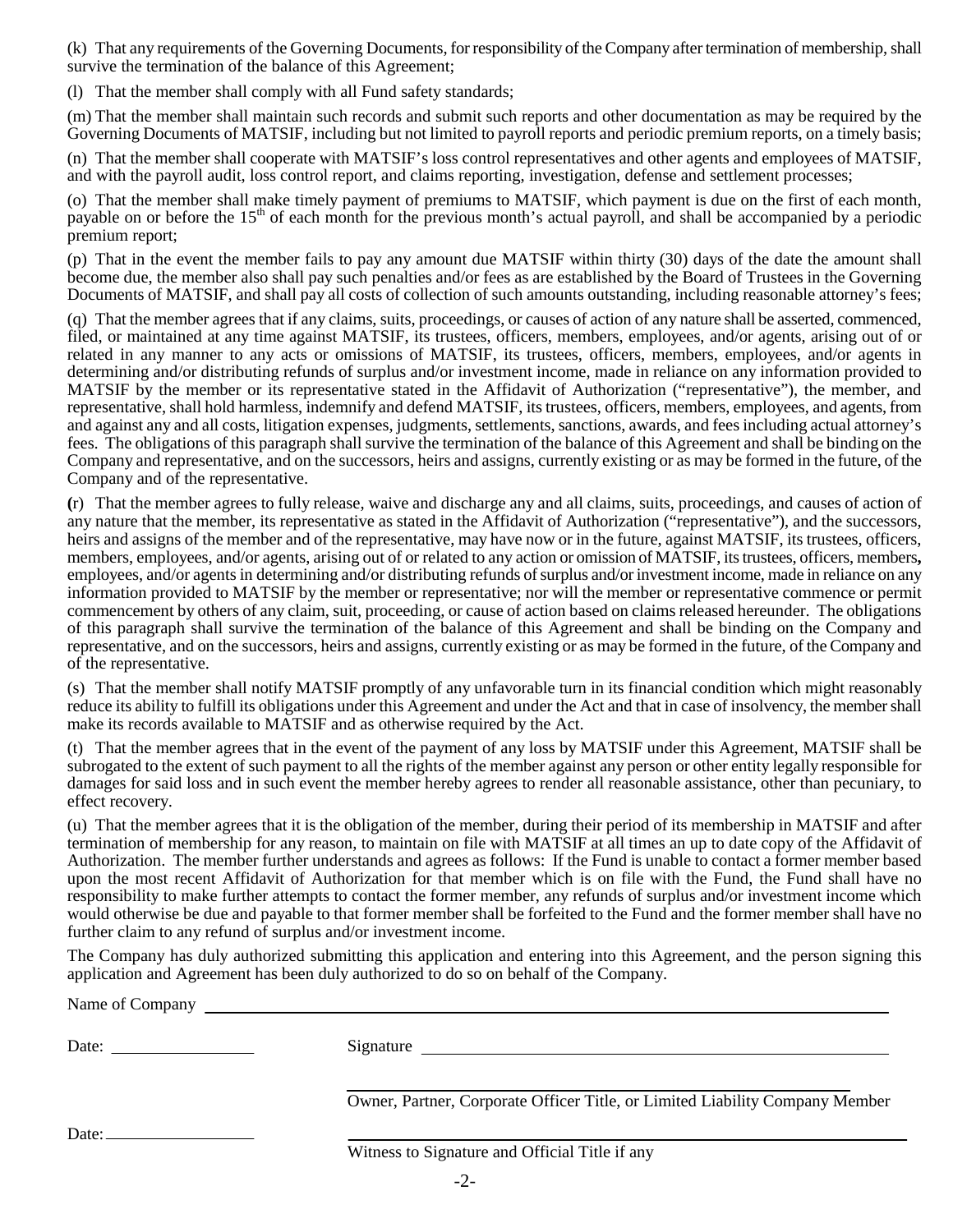| Company Name:                                                                                                                                                                                                                                                                                                                                                                               | <u> 1989 - Johann John Stone, markin sanat masjid ayyında bir alan bir alan bir alan bir alan bir alan bir alan b</u>                                                                                                         |
|---------------------------------------------------------------------------------------------------------------------------------------------------------------------------------------------------------------------------------------------------------------------------------------------------------------------------------------------------------------------------------------------|-------------------------------------------------------------------------------------------------------------------------------------------------------------------------------------------------------------------------------|
| Address of permanent business location within the state of Michigan:                                                                                                                                                                                                                                                                                                                        |                                                                                                                                                                                                                               |
| <b>Mailing Address:</b>                                                                                                                                                                                                                                                                                                                                                                     | <u> 1989 - Johann Stoff, deutscher Stoff, der Stoff, der Stoff, der Stoff, der Stoff, der Stoff, der Stoff, der S</u>                                                                                                         |
| <b>Business Telephone:</b><br><u> 1989 - Johann Barn, mars eta bainar eta bat erroman erroman erroman erroman erroman erroman erroman erroman e</u>                                                                                                                                                                                                                                         | $\text{FAX:}\n \begin{tabular}{ c c c c } \hline \multicolumn{3}{ c }{\text{FAX:}} \multicolumn{3}{ c }{\text{--}}\n \end{tabular}$                                                                                           |
| Cell Phone Number:                                                                                                                                                                                                                                                                                                                                                                          | Email Address: 2008. Contract of the Contract of the Contract of the Contract of the Contract of the Contract of the Contract of the Contract of the Contract of the Contract of the Contract of the Contract of the Contract |
| Type of Ownership:                                                                                                                                                                                                                                                                                                                                                                          |                                                                                                                                                                                                                               |
| ___ Individual/Sole Proprietorship                                                                                                                                                                                                                                                                                                                                                          | <b>Example 1</b> Partnership (enclose copy of partnership agreement)                                                                                                                                                          |
| Corporation<br>(enclose copy of Articles of Incorporation)                                                                                                                                                                                                                                                                                                                                  | <b>Limited Liability Company</b><br>(enclose copy of Articles of Organization)                                                                                                                                                |
|                                                                                                                                                                                                                                                                                                                                                                                             |                                                                                                                                                                                                                               |
| Please list below additional names and/or addresses for the Federal ID number listed above:                                                                                                                                                                                                                                                                                                 |                                                                                                                                                                                                                               |
| Name of Business:                                                                                                                                                                                                                                                                                                                                                                           | Address:                                                                                                                                                                                                                      |
|                                                                                                                                                                                                                                                                                                                                                                                             |                                                                                                                                                                                                                               |
|                                                                                                                                                                                                                                                                                                                                                                                             | Is the applicant an employee leasing company? No $\Box$ Yes $\Box$ (if yes, complete section 20 on page 7                                                                                                                     |
| The aforementioned applicant as stated on page three of this application hereby applies for the privilege of being a                                                                                                                                                                                                                                                                        | self-insurer under the Michigan Workers' Compensation Act and submits the following report in support of said application:                                                                                                    |
|                                                                                                                                                                                                                                                                                                                                                                                             |                                                                                                                                                                                                                               |
| ASSETS:                                                                                                                                                                                                                                                                                                                                                                                     | <b>LIABILITIES:</b>                                                                                                                                                                                                           |
| Current Assets: (a)                                                                                                                                                                                                                                                                                                                                                                         | $\frac{1}{2}$ Current Liabilities: (c) $\frac{1}{2}$                                                                                                                                                                          |
| \$<br>Total Assets: (b)                                                                                                                                                                                                                                                                                                                                                                     | Total Liabilities: (d) \$                                                                                                                                                                                                     |
|                                                                                                                                                                                                                                                                                                                                                                                             |                                                                                                                                                                                                                               |
|                                                                                                                                                                                                                                                                                                                                                                                             | Working capital and net worth must be positive if applicant is to be approved by MATSIF.                                                                                                                                      |
| hereby approved for membership in this Fund, with coverage to be effective at 12:01 a.m. of the<br>$\frac{1}{2}$ day of $\frac{1}{2}$ day of $\frac{1}{2}$ day of $\frac{1}{2}$ day of $\frac{1}{2}$ day of $\frac{1}{2}$ and $\frac{1}{2}$ and $\frac{1}{2}$ and $\frac{1}{2}$ and $\frac{1}{2}$ and $\frac{1}{2}$ and $\frac{1}{2}$ and $\frac{1}{2}$ and $\frac{1}{2}$ and $\frac{1}{2}$ | is a member of the Michigan Association of Timbermen and is                                                                                                                                                                   |
| Signed this $\_\_\_\_\_$ day of $\_\_\_\_\_\_\_$ , 20 $\_\_\_\_\_$ .                                                                                                                                                                                                                                                                                                                        |                                                                                                                                                                                                                               |
| By: $\overline{\phantom{a}}$<br>Fund Administrator                                                                                                                                                                                                                                                                                                                                          |                                                                                                                                                                                                                               |
|                                                                                                                                                                                                                                                                                                                                                                                             |                                                                                                                                                                                                                               |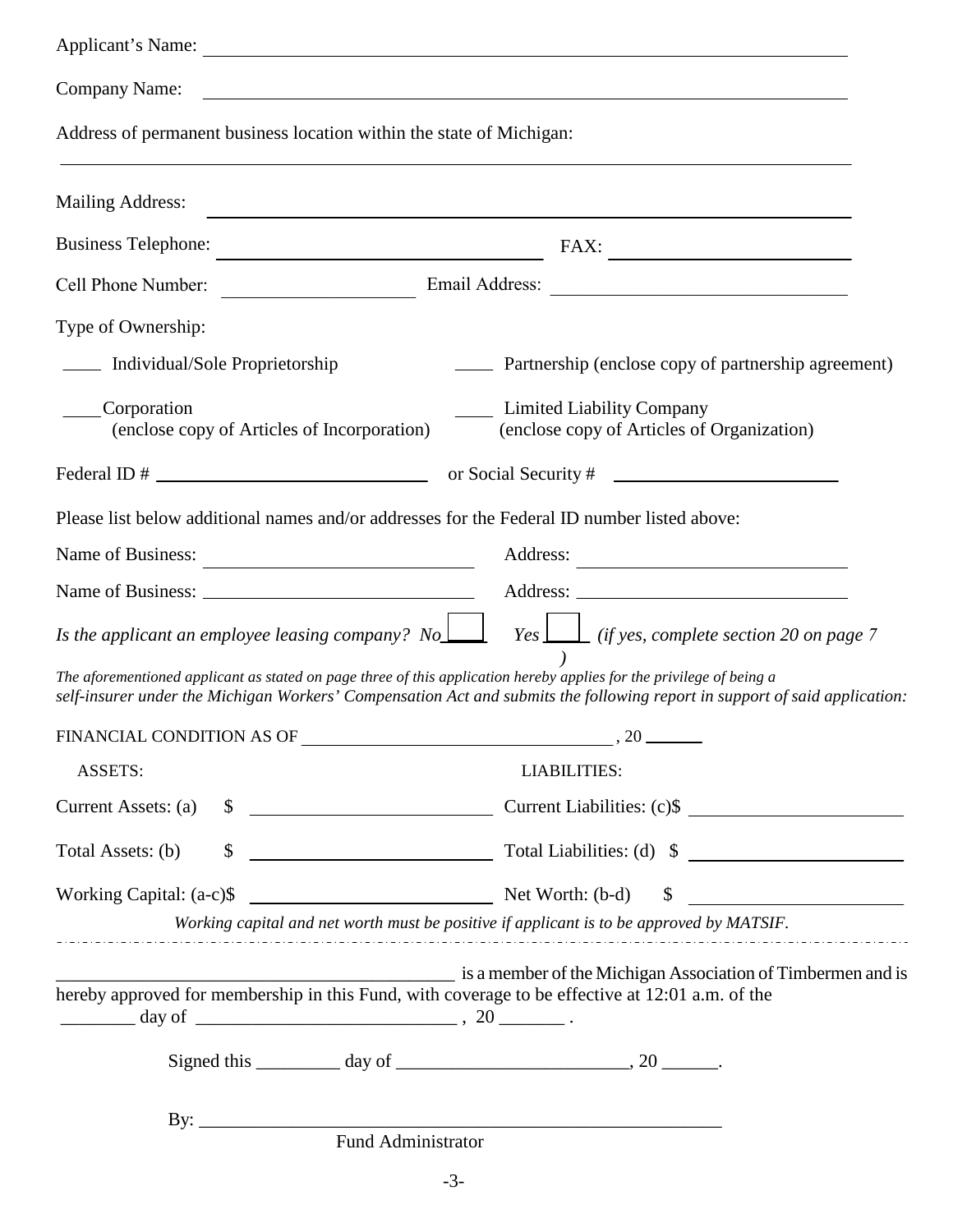### **EXCLUSION FROM COVERAGE**

It is hereby agreed that coverage provided through the Michigan Association of Timbermen Self-Insurers' Fund does not apply to injury, or occupational disease, or death resulting therefrom, sustained by the below-named corporate officer(s); partner(s); spouse, child(ren) or parent(s) of the owner of a sole proprietorship; or member-manager(s) of a limited liability company; and that individuals may be designated in this Exclusion only when it is proper to do so under the Michigan Workers' Disability Compensation Act. It is further agreed that "remuneration" when used as a premium basis for such coverage shall not include the remuneration of such persons, as provided in the Michigan Workers' Disability Compensation Act. This exclusion shall remain in effect until revoked by written notice to MATSIF.

The Company named above hereby indemnifies and holds MATSIF harmless from and against all loss and expense arising out of or related to any claim filed by or on behalf of those persons named in this Exclusion. Said Company has duly authorized the exclusion of officer(s), partner(s), member-managers, or spouse, children, or parents of the owner of a sole proprietorship, and the person signing on behalf of the Company is duly authorized to do so.

For a corporation, the exclusion of the persons named in this Exclusion has been consented to by the Board of Directors of the corporation, and a certified copy of the Board action evidencing such consent is attached hereto. A corporate officer may elect to be excluded from coverage under the Act if the member has ten (10) or fewer stockholders and the corporate officer owns at least ten (10) percent of the stock of the Company.

For a limited liability company, the exclusion of the persons named in this Exclusion has been consented to by a majority vote of the members or the member-managers of the Company or as otherwise provided in the operating agreement, and a certified copy of the Company action evidencing such consent is attached hereto. A member-manager of the Company may elect to be excluded from coverage under the Act if the Company has ten (10) or fewer members and the member/manager owns at least a ten (10) percent interest in the Company.

I (we) whose signatures appear below wish to be individually excluded from coverage through the Michigan Association of Timbermen Self-Insurers Fund. This is to apply to the present as well as any succeeding policies.

| Signature | Date | Title | Percent of ownership |
|-----------|------|-------|----------------------|
| Signature | Date | Title | Percent of ownership |
| Signature | Date | Title | Percent of ownership |
| Signature | Date | Title | Percent of ownership |

#### **COMPANY REPRESENTATIVE**

**The following duly authorized representative of the Company named above agrees to the terms and conditions of this Application for Exclusion, and if the Company is a partnership or sole proprietorship, consents to the exclusion of the partners, or family members in a sole proprietorship, who have signed this form in the applicable spaces above:** 

| <b>Signature</b>              | <b>Date</b>                                                                           | <b>Title</b> |  |
|-------------------------------|---------------------------------------------------------------------------------------|--------------|--|
|                               | FOR MATSIF OFFICE USE ONLY                                                            |              |  |
|                               | $\text{Accepted this}$ $\_\_\_\_\_\_\_\_\_\_\_\_\_\_\_\_\_\_\_\_\_\_\_\_\_\_\_\_\_.\$ |              |  |
| Signed by Fund Administrator: |                                                                                       |              |  |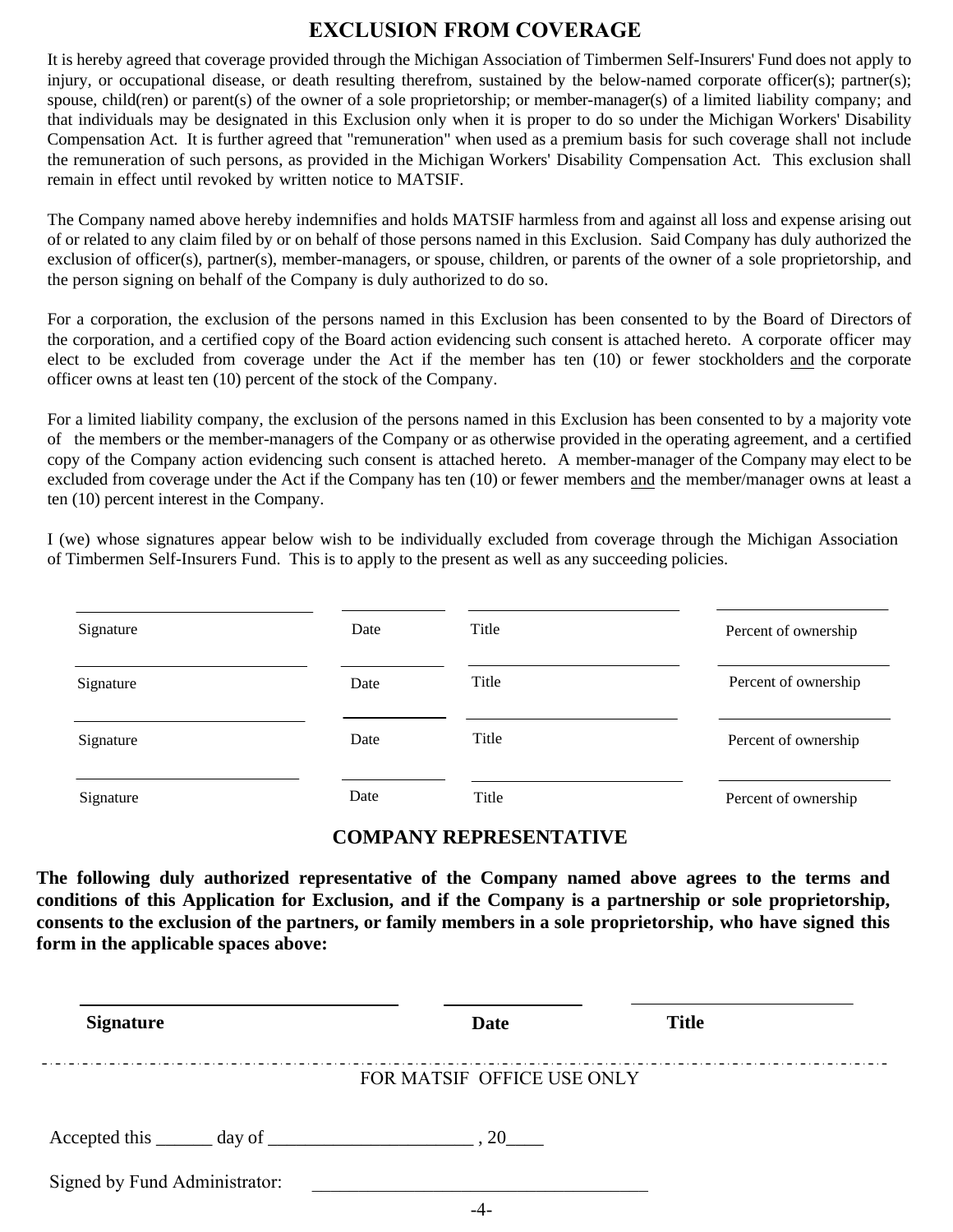# PREMIUM ESTIMATE REPORT FOR THE 2021-22 FUND YEAR

Name of Business:

| <b>MANUAL</b><br><b>CODE</b>                                                                            |                                       | <b>NUMBER OF</b><br><b>EMPLOYEES</b> | <b>ESTIMATED</b><br><b>TOTAL</b> | <b>RATE</b><br><b>PER \$100</b> | <b>ESTIMATED</b><br><b>ANNUAL</b> |
|---------------------------------------------------------------------------------------------------------|---------------------------------------|--------------------------------------|----------------------------------|---------------------------------|-----------------------------------|
| <b>NUMBER</b>                                                                                           | <b>CLASSIFICATION</b>                 | PER CLASS CODE                       | ANNUAL PAYROLL                   | PAYROLL*                        | <b>PREMIUM</b>                    |
| 0106                                                                                                    | <b>Tree Pruning</b>                   |                                      |                                  | \$9.00                          |                                   |
| 2021                                                                                                    | <b>Maple Syrup Production</b>         |                                      |                                  | 5.50                            |                                   |
| 2702                                                                                                    | Logging and Lumbering                 |                                      |                                  | 35.00                           |                                   |
| 2702M                                                                                                   | Mechanical Logging                    |                                      |                                  | 5.00                            |                                   |
| 2702T                                                                                                   | Log Truck Drivers                     |                                      |                                  | 8.50                            |                                   |
| 2705                                                                                                    | <b>Firewood Production</b>            |                                      |                                  | 10.70                           |                                   |
| 2710                                                                                                    | Sawmills                              |                                      |                                  | 10.00                           |                                   |
| 2731                                                                                                    | Planing & Molding Mills               |                                      |                                  | 8.30                            |                                   |
| 2759                                                                                                    | Box or Box Shook (Pallet)             |                                      |                                  | 6.90                            |                                   |
| 2802                                                                                                    | Carpentry (Shop & Driver)             |                                      |                                  | 5.00                            |                                   |
| 2812                                                                                                    | <b>Cabinet Work Power Machinery</b>   |                                      |                                  | 3.50                            |                                   |
| 2841                                                                                                    | <b>Woodenware Manufacturing</b>       |                                      |                                  | 6.57                            |                                   |
| 2881                                                                                                    | <b>Furniture Assembly</b>             |                                      |                                  | 3.80                            |                                   |
| 2883                                                                                                    | <b>Furniture Manufacturing</b>        |                                      |                                  | 15.65                           |                                   |
| 3113                                                                                                    | Tool Manufacturing (Filer)            |                                      |                                  | 2.50                            |                                   |
| 3507                                                                                                    | Agricultural Machine Mfg.             |                                      |                                  | 5.10                            |                                   |
| 4239                                                                                                    | Paper Manufacturing                   |                                      |                                  | 3.90                            |                                   |
| 5437                                                                                                    | <b>Carpentry Installation Cabinet</b> |                                      |                                  | 5.00                            |                                   |
| 5606                                                                                                    | <b>Executive Supervision</b>          |                                      |                                  | 2.36                            |                                   |
| 6217                                                                                                    | <b>Excavation-NOC &amp; Drivers</b>   |                                      |                                  | 12.00                           |                                   |
| 7219                                                                                                    | Truckmen-Long/Local Haul              |                                      |                                  | 11.00                           |                                   |
| 7380                                                                                                    | Drivers                               |                                      |                                  | 6.70                            |                                   |
| 8017                                                                                                    | <b>Retail Store</b>                   |                                      |                                  | 2.13                            |                                   |
| 8018                                                                                                    | Packaging                             |                                      |                                  | 6.74                            |                                   |
| 8232                                                                                                    | Lumber Yard                           |                                      |                                  | 7.00                            |                                   |
| 8233                                                                                                    | Groundwork/Chipper                    |                                      |                                  | 7.00                            |                                   |
| 8601                                                                                                    | <b>Timber Cruiser</b>                 |                                      |                                  | 1.49                            |                                   |
| 8742                                                                                                    | Sales                                 |                                      |                                  | 0.70                            |                                   |
| 8810                                                                                                    | Clerical                              |                                      |                                  | 0.50                            |                                   |
| 9015                                                                                                    | Install., Maint., & Repair            |                                      |                                  | 7.50                            |                                   |
| 9102                                                                                                    | Lawn Maintenance                      |                                      |                                  | 4.82                            |                                   |
| 9402                                                                                                    | Snowplowing                           |                                      |                                  | 3.00                            |                                   |
| *Rates will change yearly.                                                                              |                                       | Estimated annual payroll             |                                  |                                 |                                   |
| <b>Estimated Annual Premium Total</b><br>Dated:<br>\$<br><u> 1989 - Andrea State Barbara, poeta esp</u> |                                       |                                      |                                  |                                 |                                   |
|                                                                                                         |                                       |                                      | x Exp. Mod Rate                  |                                 |                                   |
|                                                                                                         |                                       |                                      | + Yearly Expense Constant        | \$                              | 240.00                            |

NET TOTAL \$

Deposit due with application (25% of NET TOTAL)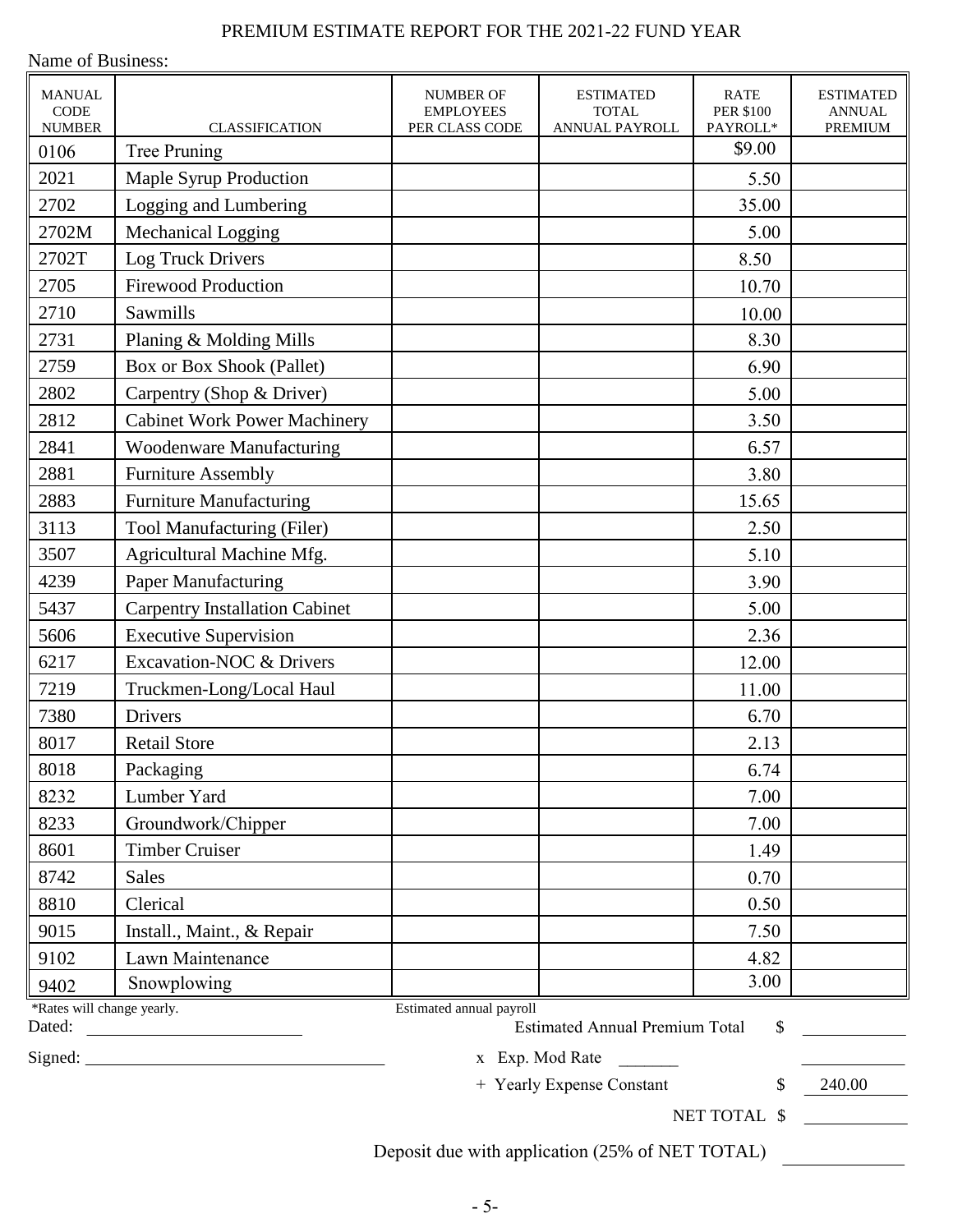# UNDERWRITING QUESTIONNAIRE

| Applicant<br><u> 1989 - Andrea Santa Andrea Santa Andrea Santa Andrea Santa Andrea Santa Andrea Santa Andrea Santa Andrea San</u>                                                                                              |  |    |
|--------------------------------------------------------------------------------------------------------------------------------------------------------------------------------------------------------------------------------|--|----|
|                                                                                                                                                                                                                                |  |    |
| 2. Has employer carried workers' compensation insurance during the past three (3) years?                                                                                                                                       |  |    |
| If yes, name of prior carrier                                                                                                                                                                                                  |  |    |
| Effective dates of coverage                                                                                                                                                                                                    |  |    |
|                                                                                                                                                                                                                                |  |    |
| Has coverage ever been canceled? If yes, when we have by whom when we have a set of the set of the set of the set of the set of the set of the set of the set of the set of the set of the set of the set of the set of the se |  |    |
| Why                                                                                                                                                                                                                            |  |    |
| Please provide five years of loss history and payroll experience as provided by your current carrier.                                                                                                                          |  |    |
|                                                                                                                                                                                                                                |  |    |
|                                                                                                                                                                                                                                |  |    |
| <b>Please complete Attachment A-List of Employees</b>                                                                                                                                                                          |  |    |
| 4a. Number of employees regularly employed in Michigan?                                                                                                                                                                        |  |    |
| Full time<br><u> 1990 - John Harry Barnett, f</u>                                                                                                                                                                              |  |    |
| 5. Does your business have locations or job sites outside of the state of Michigan? Yes 1                                                                                                                                      |  | No |
| If yes, please explain                                                                                                                                                                                                         |  |    |
| 5a. Do any of the company's employees travel/work outside of the state of Michigan on business of the employer member?                                                                                                         |  |    |
|                                                                                                                                                                                                                                |  |    |
|                                                                                                                                                                                                                                |  |    |
|                                                                                                                                                                                                                                |  |    |
|                                                                                                                                                                                                                                |  |    |
| 8. Are subcontractors used? Number of subcontractors Number of subcontractors Number of subcontractors Number of subcontractors Number of subcontractors Number of subcontractors Number of subcontractors Number of subcontra |  |    |
| Attach copies of workers' compensation certificates for each subcontractor.                                                                                                                                                    |  |    |
| 9. Has applicant ever been with MATSIF? Under what name & coverage #                                                                                                                                                           |  |    |
|                                                                                                                                                                                                                                |  |    |
| 11. Is all machinery and equipment properly guarded? ____________________________                                                                                                                                              |  |    |
|                                                                                                                                                                                                                                |  |    |
| 13. Is there an interchange of labor with any other business?<br><u> and</u> the same of labor with any other business?<br>If yes, please explain                                                                              |  |    |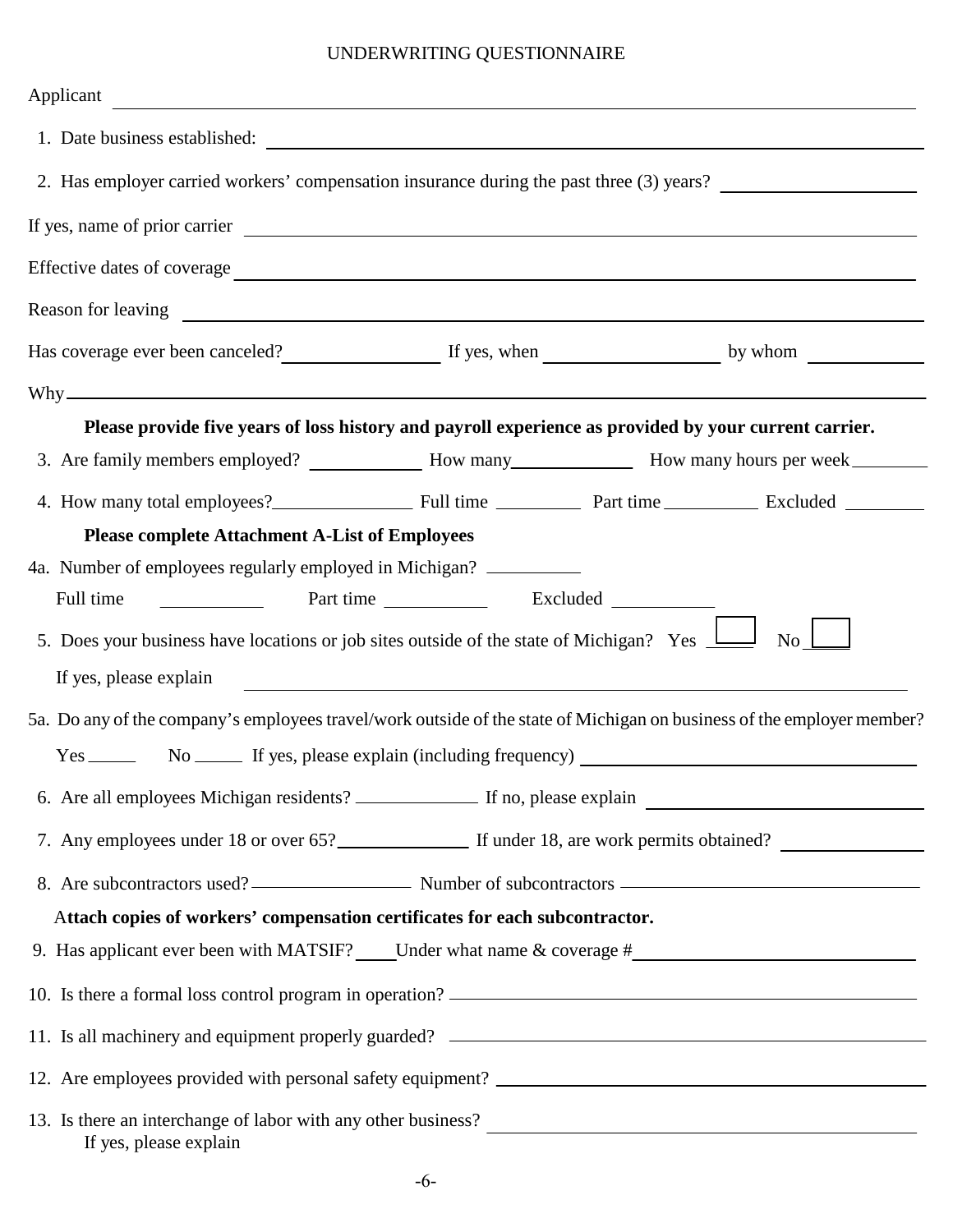14. The applicant wishes coverage by this Fund to begin on:

15. Officers, partners, member-managers, owners, employed relatives: List all officers, partners, and member**-**managers, active or inactive, or sole proprietor and each employed relative of the sole proprietor. Remuneration must be included if person is not excluded.

| <b>NAME</b> | TITLE/<br>RELATIONSHIP | OWNERSHIP<br>% | CLASS<br>CODE | WAGES | INCLUDED/<br><b>EXCLUDED</b> |
|-------------|------------------------|----------------|---------------|-------|------------------------------|
|             |                        |                |               |       |                              |
|             |                        |                |               |       |                              |
|             |                        |                |               |       |                              |
|             |                        |                |               |       |                              |
|             |                        |                |               |       |                              |

16. Are the officers, partners, member-managers or owners financially interested in any other business? Yes No If yes, please explain

17. Are there any aircraft owned by the insured or any officers, partners or member/managers?

18. Payroll records are kept by: Applicant Accountant (Provide name, address and phone, Etc.)

19. Briefly describe the nature of operations being performed:

*20. Applicant is an employee leasing company: List all entities where employees are placed, the names of the owners of each entity and their % of ownership. Each entity must be a current member of MATSIF.*

| <b>ENTITY</b> | NAME OF OWNER | % OF<br><b>OWNERSHIP</b> |
|---------------|---------------|--------------------------|
|               |               |                          |
|               |               |                          |
|               |               |                          |
|               |               |                          |
|               |               |                          |

21 Referred by: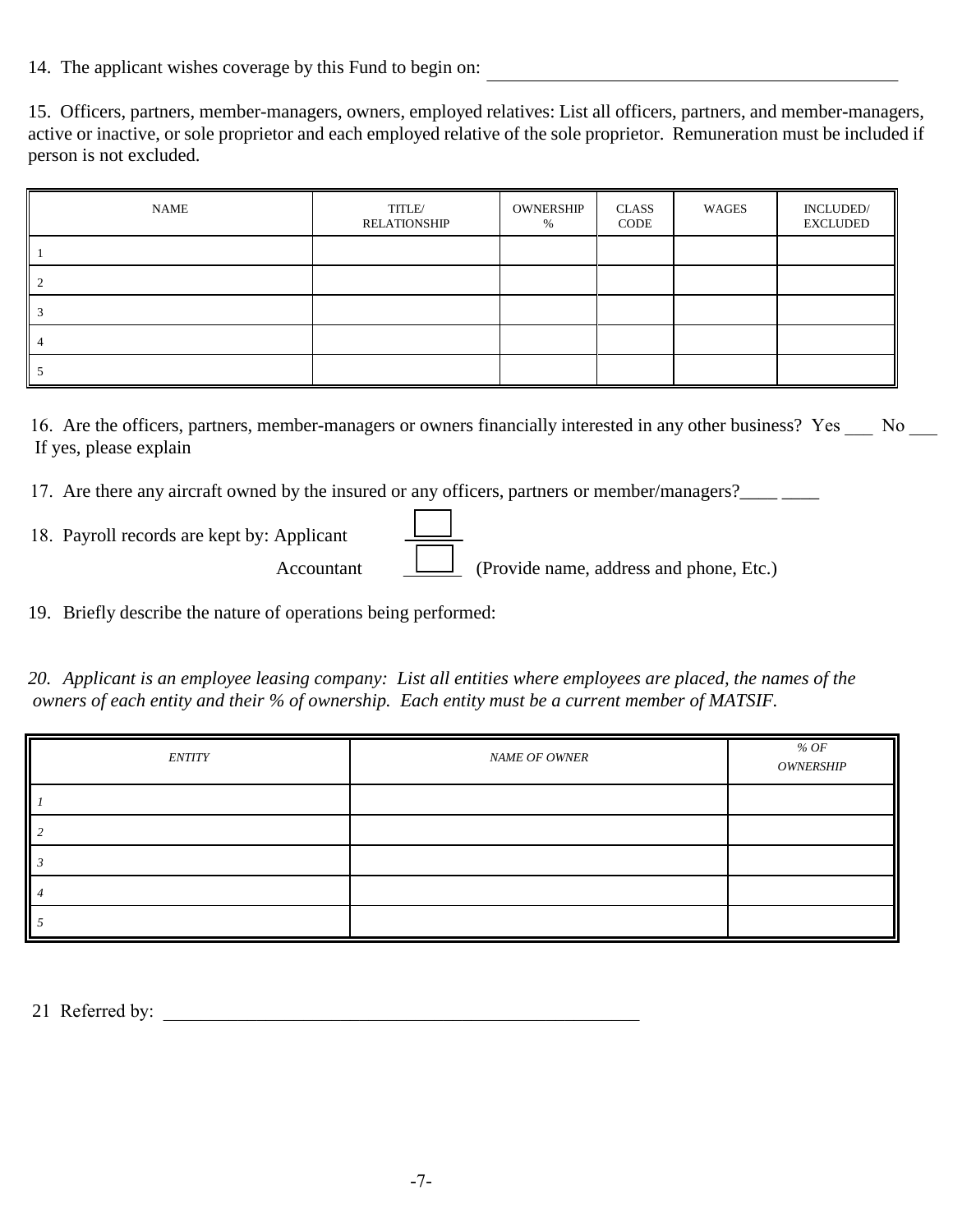#### **MICHIGAN ASSOCIATION OF TIMBERMEN SELF-INSURERS' FUND ATTACHMENT A -- LIST OF EMPLOYEES**

<u> 1980 - Johann Barn, mars ann an t-Amhain Aonaich an t-Aonaich an t-Aonaich ann an t-Aonaich ann an t-Aonaich</u>

Date:

Name of Business:

| Date  |                      | Part-time<br>Yes   No          |                        |
|-------|----------------------|--------------------------------|------------------------|
| Hired | <b>Employee Name</b> |                                | <b>Job Description</b> |
|       |                      |                                |                        |
|       |                      |                                |                        |
|       |                      |                                |                        |
|       |                      |                                |                        |
|       |                      |                                |                        |
|       |                      |                                |                        |
|       |                      |                                |                        |
|       |                      |                                |                        |
|       |                      |                                |                        |
|       |                      |                                |                        |
|       |                      |                                |                        |
|       |                      |                                |                        |
|       |                      |                                |                        |
|       |                      |                                |                        |
|       |                      |                                |                        |
|       |                      |                                |                        |
|       |                      |                                |                        |
|       |                      |                                |                        |
|       |                      |                                |                        |
|       |                      |                                |                        |
|       |                      |                                |                        |
|       |                      |                                |                        |
|       |                      |                                |                        |
|       |                      |                                |                        |
|       |                      |                                |                        |
|       |                      | $\mathbf{1}$                   |                        |
|       |                      |                                |                        |
|       |                      |                                |                        |
|       |                      |                                |                        |
|       |                      |                                |                        |
|       |                      |                                |                        |
|       |                      | $\blacksquare$                 |                        |
|       |                      | $\mathbf{I}$                   |                        |
|       |                      | $\mathbf{I}$<br>- 1            |                        |
|       |                      | $\blacksquare$<br>$\mathbf{L}$ |                        |
|       |                      |                                |                        |

Signed Date